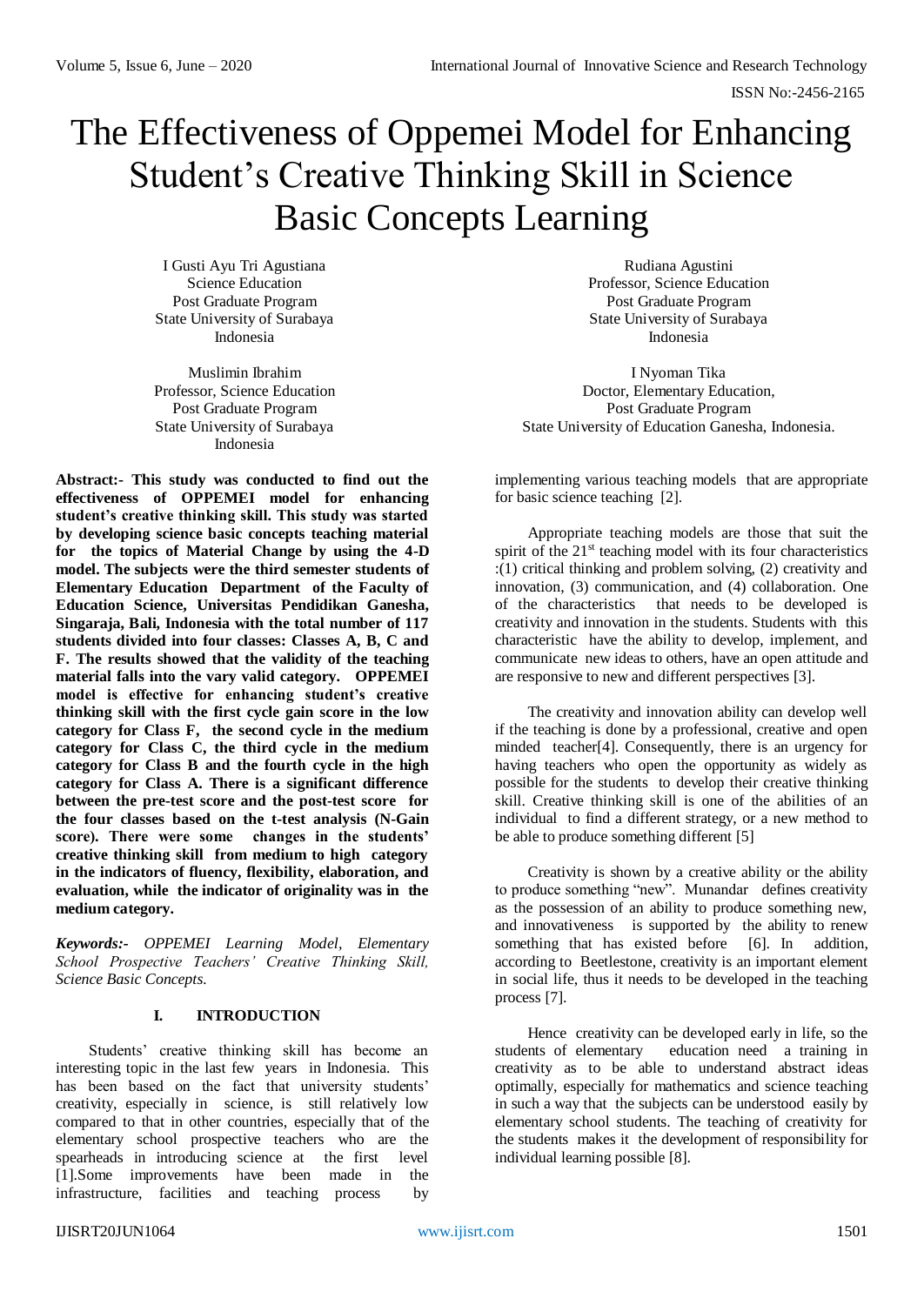Hence, the teaching method used by the lecturers need to be modified by inserting elements that can enhance creativity of the prospective elementary school teachers. This condition shows the need for a more intensive guidance by a lecturer to ensure the students's success [9].

Creative thinking ability of the students in science teaching continues to be encouraged. Science teachers' skill should be developed earlier when they are still studying as the students at elementary school education department. Hence, various efforts have been made in science teaching to develop creative thinking skill by class video project model. This method can enhance creativity significantly in the students of elementary school education [10].

The students need to be prepared to face the quickly changing future. Thus the science teaching model needs to be given to the students optimally. Another strategy that has been implemented for enhancing creativity is by providing meanings in the students' life by using the Inquiry Based Science model (IBSE) [11].

However, all of these are not yet maximum for enhancing creative thinking ability of the elementary school prospective teachers. Hence, the implementation of a new model for enhancing creative thinking skill is interesting to explore.

A teaching model development was started by focusing the improvements on the weaknesses of three types of teaching model that are often used in science teaching: problem based learning (PBL), inquiry and brain based learning (BBL), which was produced by following stage (1) orientation,  $(2)$  exploration of creative ideas  $(3)$ investigation,  $(4)$  elaboration,  $(5)$  exhibition of works,  $(6)$ evaluation as reflection and revision, and the last stage (7) implementation. This model was called OPPEMEI with 7 syntaxes [12].

Empirically, science teaching was done by some researchers to enhance creativity of the students of elementary school teachers education. Fazilla found that the students of elementary school who were given science student's work sheet could easily read and understand the messages contained in the student's worksheet with a high implementation and judgment levels, and the science teaching was effective if the meaning and use of it was understood correctly [13].

In addition, the characteristics of OPPEMEI model cover: (a) flexibility that can be achieved by giving a structured orientation to the students in such a way that it stimulates their brain performances to be able to do association thinking to produce new ideas that become the product of creative tinking; (b) newness of ideas. The students' thinking ability needs the room for exploring new ideas. New ideas can occur if a problem is given that produces a cognitive conflict condition in the students; (c) after obtaining ideas, the testing of the ideas needs to be done to obtain data by doing an investigation; (d) the

appearance of new ideas, that are resulted from creative thinking which needs a condition that makes it possible for the students to process inputs of ideas from various sources. This condition needs an elaboration phase in the teaching stage; (e) the result of the investigation needs a stage for presenting works; (f) the ideas that are presented need to be evaluated to get feedbacks for strengthening ideas that are produced from the creative thinking process; and (g) inputs that are obtained needs reinforcement, thus it needs integration to be implemented to make an internalization process occur in the students [12].

Thus, there is a need for an in-depth study of the effect of the implementation of the OPPEMEI teaching model on the creative thinking skill of the students of Elementary School Teachers Education Department of Universitas Pendidikan Ganesha for the science basic concepts course in the topic of material change.

# **II. MATERIAL AND METHODS**

This study belonged to research and development using a pretest post-test design [14]. The implementation of the study followed the following steps: First, developing teaching material for the topic of material change that refers to the 4-D model [15].

There are four types of teaching material developed based on the OPPEMEI model: unit of lecture program unit (SAP), student's textbook, student's work sheet, and creative thinking skill test. Secondly, validating all the materials by experts and teachers before they were implemented in the teaching of science before being implemented in teaching science basic concepts.

Third, the implementation of the study was done in the Elementary School Teachers Education Department of Universitas Pendidikan Ganesha Singaraja Bali, Indonesia, in the academic year 2018/2019. The subjects consisted of 117 students of the third semester who were divided into 4 classes (Classes A (28 students), B (28 students), C (29 students) and F ( 31 students ).

Fourth, the teaching process was conducted for 4 meetings with the subtopics: (1) Physical and Chemical Changes, (2) Mixed Change, (3) Acid , base and salt properties and (4) applications of acid and base properties on corrosion. The data were collected by using 3 instruments: test validation sheet, test and questionnaire.

# **III. RESULT AND DISCUSSION**

## *A. Teaching Materials Validation*

After writing the teaching materials , the teaching materials were validated. There were four types of teaching materials developed: lecture unit, student's textbook, student's work sheet and creative thinking test The validation of the teaching materials were done by three experts. The results of the validation are presented in Table 1.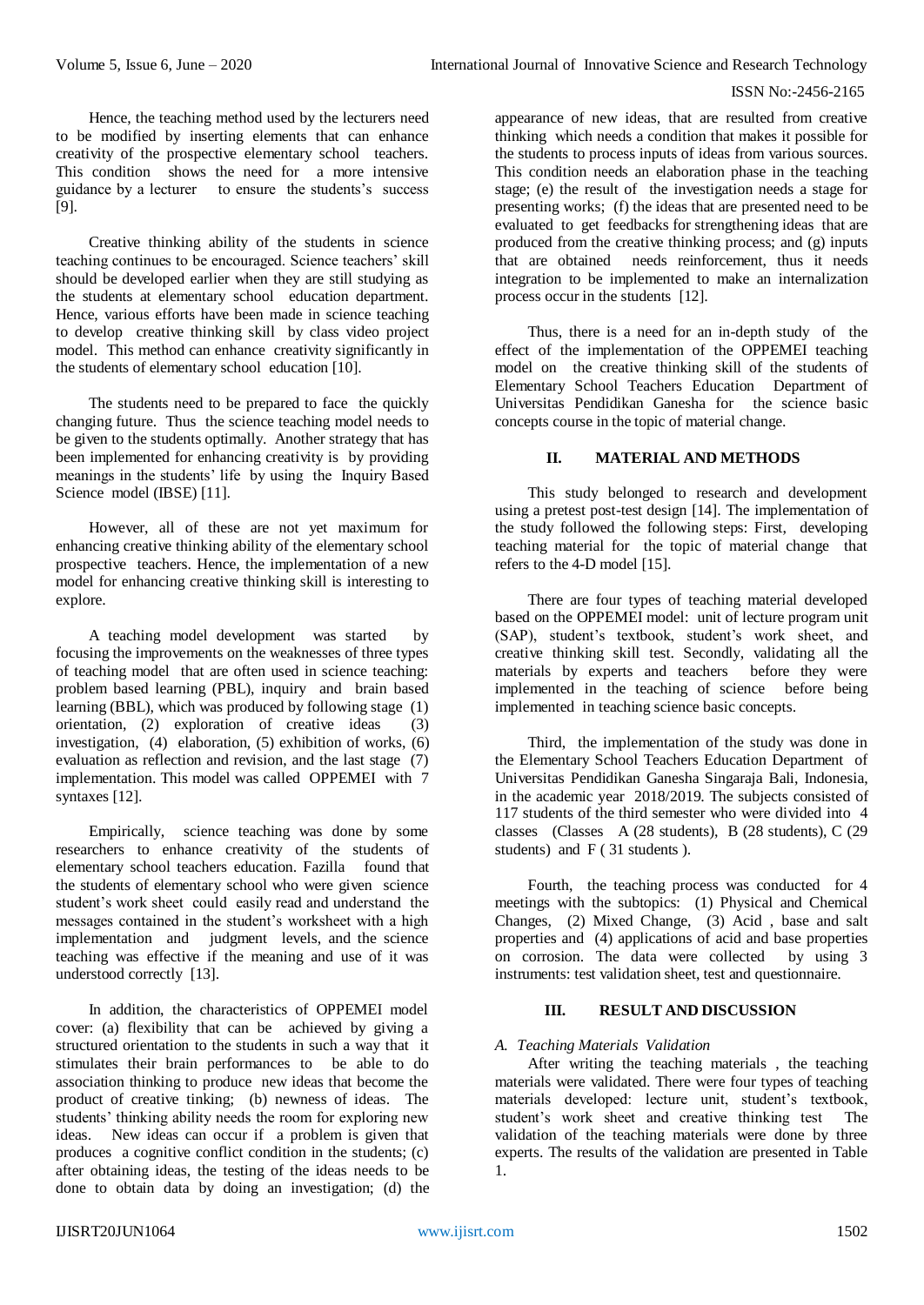| International Journal of Innovative Science and Research Technology |  |  |  |  |
|---------------------------------------------------------------------|--|--|--|--|
|---------------------------------------------------------------------|--|--|--|--|

|                                           | <b>Validity</b> |               | <b>Reliability</b> |               |
|-------------------------------------------|-----------------|---------------|--------------------|---------------|
| <b>Teaching</b><br><b>Materials</b>       | <b>Score</b>    | <b>Remark</b> | R<br>(9/0)         | <b>Remark</b> |
| Lecture unit                              | 4.8             | Very valid    | 95                 | reliable      |
| Student<br>textbook                       | 4.9             | Very valid    | 98                 | reliable      |
| Student's<br><b>Work Sheet</b>            | 4.8             | Very valid    | 93                 | reliable      |
| Creative<br>Thinking Skill<br><b>Test</b> | 4.3             | Very valid    | 94                 | reliable      |

Table 1:- Results of Validation of Teaching Materials

The result of the teaching validation can be seen as in table 1/ All of the types of the teaching materials developed in this study have the very valid category. Lecture unit has met the validity criterion. The result of teaching has been adapted to the competence indicator required by the curriculum of the Elementary School Teachers Education Department. The design of the teaching was made in a complete form systematically so that the teaching process could run in an interactive, inspirative, joyful, challenging, efficient way to motivate the students to play an active role in the teaching process.

The result of the expert's validation shows that the student's work sheet is feasible to be used as a medium of interaction in the teaching of science basic concepts. Problems were given by the lecturer and the students were helped with student's work sheet in solving problems related to the OPPEMEI teaching model. With the presence of the student's work sheet the students could learn and work together to help each other and understand the course well so that it made it possible for them to learn other people's ways to solve problems [16].

The presence of the student's work sheet was the realization of the constructivist theory, in which the student's work sheet could be written and designed to make students learn easily through practices, information and evaluation. Then the students were given the opportunity to correlate the topic of material change to the phenomena in daily life, analyze the result of the observation and discuss them so that the students could understand the concepts that they learned. [17]

## *B. Student's Creative Thinking Skill*

Creative thinking skill is the process of thinking for developing or finding ideas or original, aesthetic, constructive works that are related to the perspective and concept that stress the importance of intuitive and rational thinking especially in using information and materials to develop or explain them using an original thinker's perspective. According to Munandar [6] the qualities that characterize creative thinking characteristics are fluency, flexibility, originality, elaboration, and evaluation. The following are the results of the students' creative thinking skill from the four classes.

| <b>Indicator</b>   | <b>Result</b>  | <b>Class F</b> | Class C | Class B | <b>Class A</b> |
|--------------------|----------------|----------------|---------|---------|----------------|
| <b>Fluency</b>     | <b>P1</b>      | 0.74           | 1.11    | 1.23    | 1.54           |
|                    | P <sub>2</sub> | 1.42           | 1.63    | 1.81    | 2.38           |
|                    | N-gain         | 0.39           | 0.57    | 0.86    | 0.90           |
|                    | <b>Remark</b>  | medium         | medium  | high    | high           |
| <b>Flexiblity</b>  | <b>P1</b>      | 0.43           | 0.57    | 0.58    | 0.64           |
|                    | P <sub>2</sub> | 0.79           | 0.92    | 1.14    | 1.97           |
|                    | N-gain         | 0.22           | 0.34    | 0.52    | 0.98           |
|                    | <b>Remark</b>  | low            | medium  | medium  | high           |
| <b>Original</b>    | <b>P1</b>      | 0.06           | 0.16    | 0.19    | 0.29           |
|                    | P <sub>2</sub> | 0.24           | 0.60    | 0.62    | 1.17           |
|                    | N-gain         | 0.20           | 0.27    | 0.30    | 0.50           |
|                    | <b>Remark</b>  | low            | low     | medium  | medium         |
| <b>Elaboration</b> | <b>P1</b>      | 0.70           | 0.94    | 0.58    | 0.99           |
|                    | P <sub>2</sub> | 1.20           | 1.67    | 1.81    | 1.91           |
|                    | N-gain         | 0.36           | 0.54    | 0.68    | 0.69           |
|                    | <b>Remark</b>  | medium         | medium  | medium  | high           |
| Evaluation         | <b>P1</b>      | 0.32           | 0.39    | 0.54    | 0.74           |
|                    | P <sub>2</sub> | 0.79           | 1.28    | 1.54    | 2.07           |
|                    | N-gain         | 0.27           | 0.55    | 0.67    | 0.74           |
|                    | <b>Remark</b>  | low            | medium  | medium  | high           |

Notes:  $P1 =$  the Pre Test Score for Creative Thinking Skill

P2 = the Post-test Score for Creative Thinking Skill

Table 2:- Recap of N-gain for creative thinking skill in the trial stage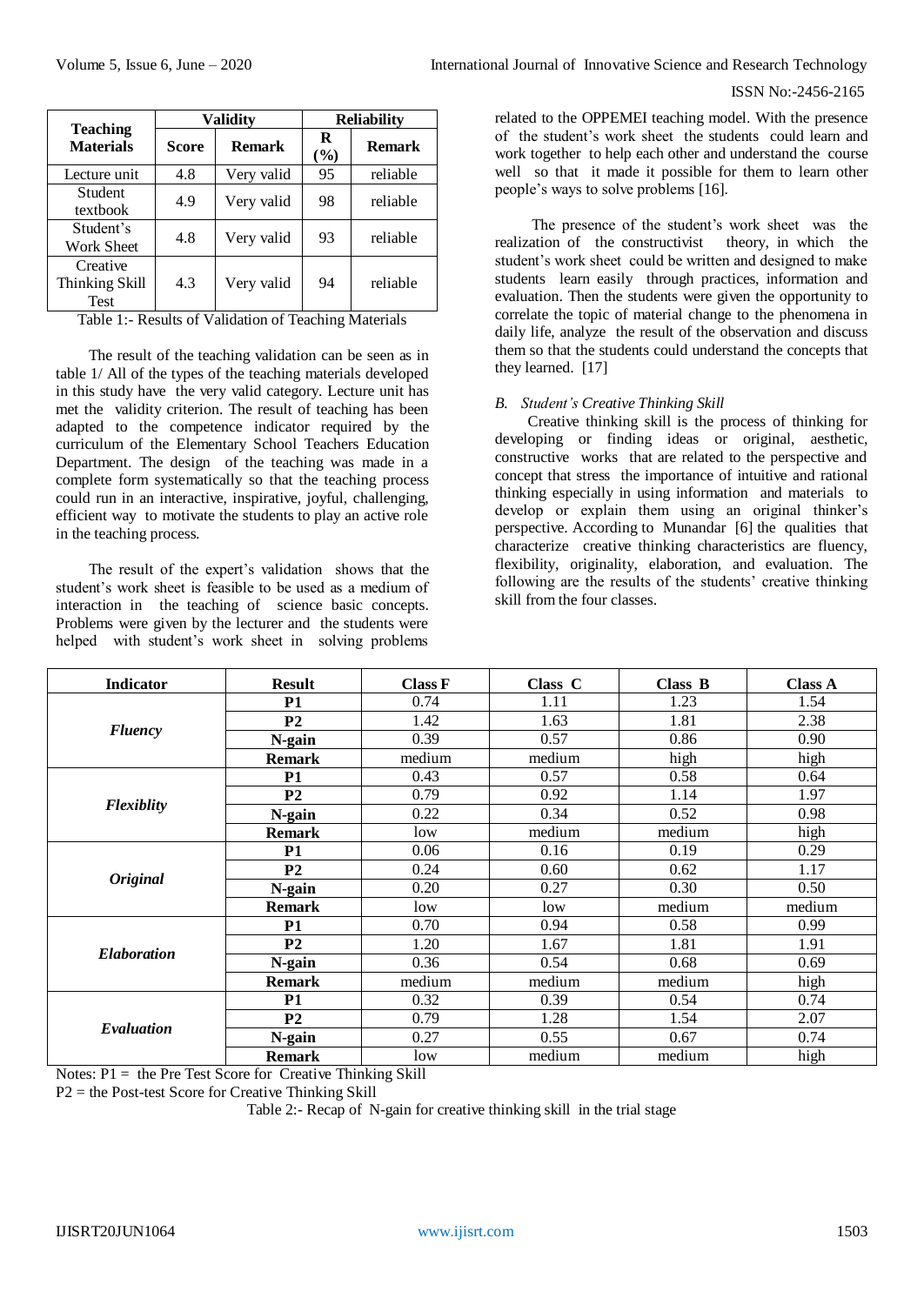

Fig 1:- Comparison of the results of creative thinking scores in the indicator of fluency among Classes F, C, B and A

There was an increase in creative thinking skill in the trial stage in the indicator of fluency. The N-Gain scores were 0.39 (medium) for Class F; 0.57 (medium) for Class C; 0.86 (high) for Class B; and 0.90 (high) for Class A. Classses B and A got high scores for the indicator of fluency.



Fig 2:- Comparison of the results of creative thinking skill test in the indicator of flexibility among Classes F, C,B,and A

The N-Gain scores in the indicator of flexibility were 0.22 (low) for Class F; 0.34 (medium) for Class C; 0.52 (medium) for Class B; and 0.98 (high) for Class A. In the indicator of flexibility only Class A got a high score.



Fig 3:- Comparison of the results of creative thinking skill in the indicator of originality among Classes F, C, B, and A

The N-Gain scores in the indicator of originality were 0.20 (low); 0.27 (low); 0.30 (medium); and 0.50 (medium). In the indicator of originality no classes that got a high increase in creative thinking skill. They only got scores that fall into low to medium category.



Fig 4:- Comparison of the results of creative thinking skill in the indicator of elaboration among Classes F, C, B, dan A

The N-Gain Scores in the indicator of elaboration were 0.36 (medium); 0.54 (medium); 0.68 (medium); and 0.69 (high). In the indicator of elaboration only Class A got a high score.



Fig 5:- Comparison of the test results in creative thinking skill in the indicator of evaluation among Classes F, C, B, and A

Based on the graph above the N-Gain scores in the indicator of evaluation were 0.27 (low); 0.55 (medium); 0.67 (medium); and 0.74 (high). In the indicator of evaluation Class A got a high score, it is seen clearly that the post-test result in creative thinking test significantly increased in the indicator of evaluation. It can be concluded that the students' creative thinking skill can be improved by implementing the OPPEMEI model in science basic concepts teaching. The students' creative thinking skill increased and this could occur due to their curiosity that was developed by implementing the OPPEMEI model. The thinking creativity motivated the students' curiosity. This finding proves that the students actually had a high intelligence since their intelligence and spirit, their curiosity, clarity and sharpness of their visions made the learning joyful and dynamic [18].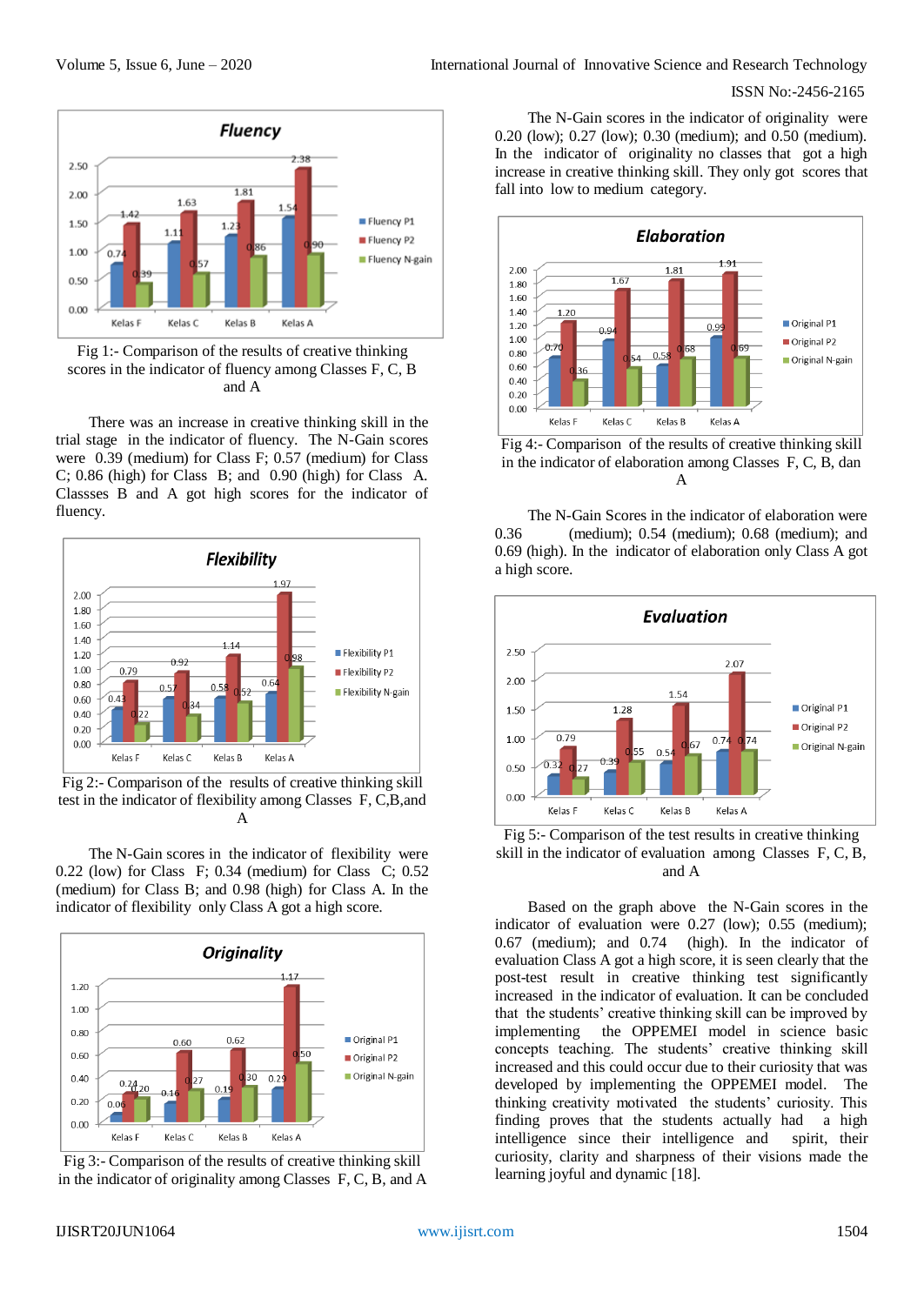The teaching actually focused on the effort to increase curiosity. Every individual has a different quality of curiosity Some consider it important and others consider it a normal attitude. Curiosity is an individual's need to get answers to things that require deep curiosity which can develop creative thinking skill [19].

Students can develop intrinsic motivation and self confidence through an appropriate implementation of the OPPEMEI model in which they are given orientation and conditioned through a creative ideas exploration approach. A continuous cyclic process produces motivation to internalize values. There is a strength that can motivate efforts to do something from within an individual due to his or her hobby.

The OPPEMEI model makes it possible to define in details the way that students follow in which social role, group norms, interpersonal relation and institution's structural obstacles can develop experience, motivation and group endurance in the students who are underrepresented through the processes of elaboration and work presentation, that form the activities of each group [12].

The creative thinking skill that was used during the implementation of the teaching as shown in the OPPEMEI model phases is very relevant to the dual coding theory that has an implication in the positive response of the students. The students responded that the teaching that engaged the use of the OPPEMEI model is interesting and provides them with new experience [12]. This condition is in line with the teaching models with various challenges which make them able to meet real challenges, this condition is very suitable for the skills that are required by the  $21<sup>th</sup>$ century teaching with the goal of preparing children to face the more complex and quickly changing world. [20].

# **IV. CONCLUSION**

The OPPEMEI model is very effective for enhancing students' creative thinking skill. The results of the study showed that the scores obtained in Cycle I fall into the low category for Class F, in cycle II fall into the medium category for Class C, in cycle II into the medium category for Class B and in cycle IV into the high category for Class A. There is a significant difference between the pretest scores and the post-test scores for the four classes based on the N-Gain scores analysis. The students' creative skill changed from low, medium to high in the indicators of fluency, flexibility, elaboration, and evaluation while in the indicator of originality was in the medium category.

## **REFERENCES**

- [1]. Agustiana. T. I G.A. Model Pembelajaran OPEMEI dalam meningkatkan Keterampilan Berpikir Kreatif Mahasiswa PGSD. Makalah. Diselenggarakan Program Studi Pendidikan Sains Program Pascasarjana Universitas Negeri Surabaya. Surabaya: *Prosiding Seminar Nasional Pendidikan Sains*. ISBN: 978-602-72071-0-3. Pp`. 1423-1433. 2015
- [2]. Agustiana. T. I G.A. Agustini, Rudiana., Ibrahim Muslimin. Effect of brain based learning model on ability of concepts and creative thinking skills for students base on ability of science for students of department elementary school of education. Paper. The 1st International Conference on Innovative Research Across Disciplines (ICIRAD). Denpasar: *Prosiding Seminar Internasional Undiksha*. ISBN: 978-602-1213-89-6. pp. 98-108. 2015.
- [3]. Sutoyo, S., Azizah, U., & Allamin, S. Effectiveness of the Guided Inquiry Model Integrated with STEM to Improve the Student Critical Thinking Skills in Chemistry Learning. *International Journal of Innovative Science and Research Technology.* Volume 4, Issue 12, December – 2019
- [4]. Fransiska, H., Leny, Y., & Muslimin, I. Validity of the CDR-Po Learning Model to Develop Students' Creative Thinking Skills in Middle School Science Learning. *International Journal of Innovative Science and Research Technology. Volume 4, Issue 5, May– 2019*.
- [5]. Moreno, R. *Educational Psychology.* University of New Mexico: John Wiley & Sons, Inc.2010
- [6]. Munandar, Utami. *Pengembangan Kreativitas Anak Berbakat*. Jakarta: PT Gramedia Utama .2009
- [7]. Beetlestone, F. *Creative Learning: Imaginative Teaching*. 2012.
- [8]. Suwandari, S., Ibrahim, M., & Widodo, W. Application of Discovery Learning to Train the Creative Thinking Skills of Elementary School Student.2019. *International Journal of Innovative Science and Research Technology.* Volume 4, Issue 12, December – 2019
- [9]. Ferrari A., Cachia R., & Punie Y. *ICT as a Driver for Creative Learning and Innovative Teaching .* 2009.
- [10]. Dewi, H. R., Mayasari, T., & Handhika, J. Increasing Creative Thinking Skills And Understanding Of Physics Concepts Through Application Of Stem-Based Inquiry. *Jurnal Penelitian Pendidikan IPA*, 4(1), 25-30. 2019.
- [11]. Riga, F., Winterbottom, M., Harris, E., & Newby, L. Inquiry-based science education. In *Science education* (pp. 247-261). Brill Sense. 2017
- [12]. Agustiana Tri, I G.A., Rudiana Agustini, Muslimin Ibrahim, I Nyoman Tika. Perangkat Pembelajaran (RPS dan SAP) IPA Model (OPPEMEI) untuk Meningkatkan Keterampilan Berpikir Kreatif Mahasiswa PGSD. *Jurnal Ilmiah Sekolah Dasar*. Volume 4, Number 2, 2020 pp. 176-186. P-ISSN: 2579-3276 E-ISSN : 2549-6174 ttps://ejournal.undiksha.ac.id/index.php/JISD/index. 2020.